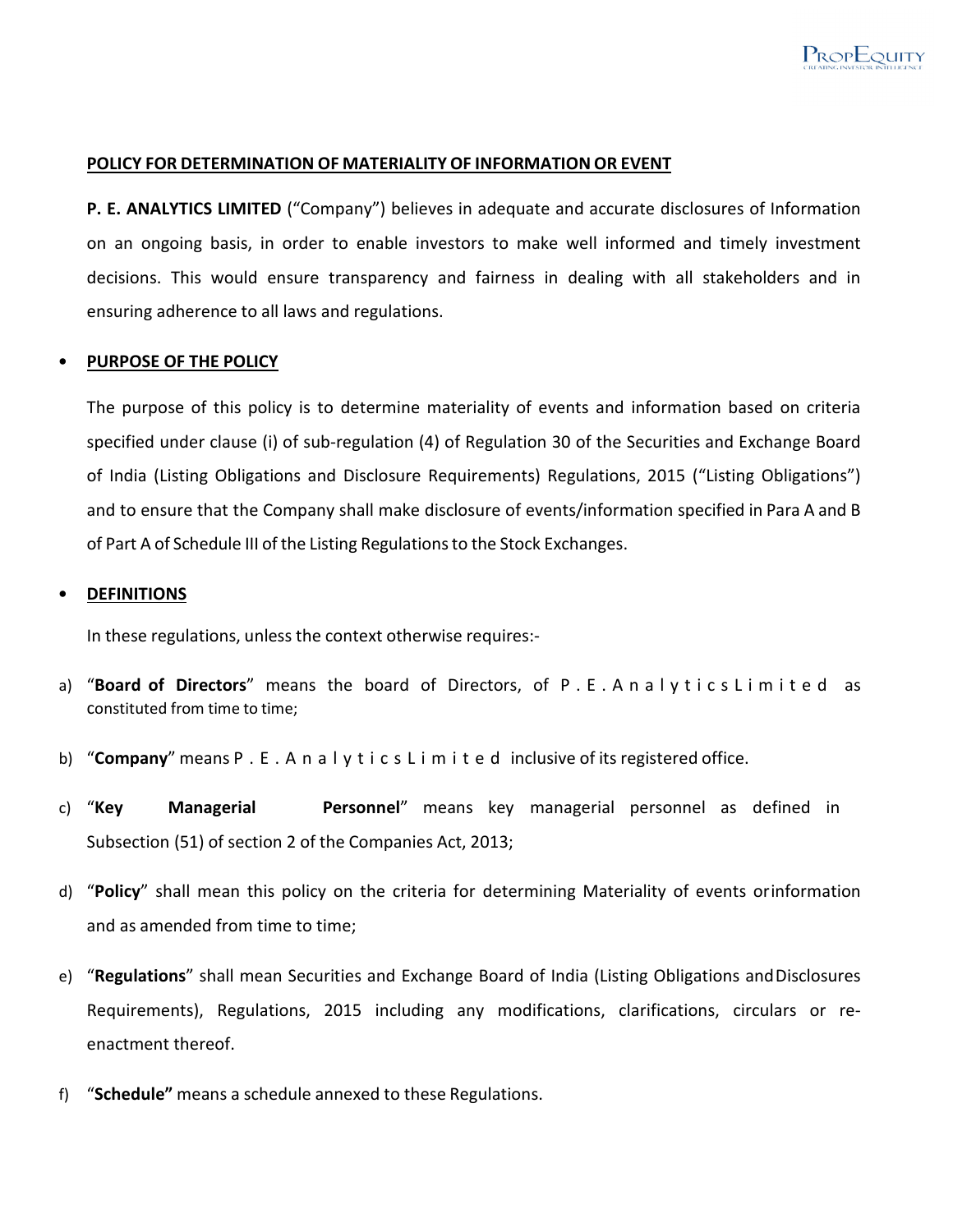

Any other term not defined herein shall have the same meaning as defined in the Companies Act, 2013, Regulations or any other applicable law or Regulations to the extent applicable to the Company.

### • **POLICY**

### **CRITERIA FOR DETERMINATION OF MATERIALITY**:

- a) The events specified in **PARA A of PART A of SCHEDULE III** are deemed to be material events and (refer *ANNEXURE-1*) shall be disclosed without any application of the guidelines for materiality as specified in sub-regulation (4) of regulation (30).
- b) The events specified in **PARA B of PART A of SCHEDULE III** (refer *ANNEXURE-2*) shall be disclosed upon application of the guidelines for materiality referred sub regulation (4) of regulation (30).

Pursuant to which, the following criteria should be considered for determination of materiality of event/information:

- I. The omission of an event or information, which is likely to result in discontinuity or alteration of event or information already available publicly;
- II. The omission of an event or information is likely to result in significant market reaction if the said omission came to light at a later date;
- III. In case where the criteria specified in sub-clauses (a) and (b) are not applicable, an event/information may be treated as being material if in the opinion of the board of directors of Company, the event / information is considered material.

### • **DISCLOSURES**

- a) The Company shall timely disclose the occurrence of all events and information as specified herein to the Stock Exchange not later than twenty four hours from the occurrence of event or information in the following manner:
- i. Inform the stock exchanges on which the securities of the Company are listed;
- ii. Upload on the corporate website of the Company.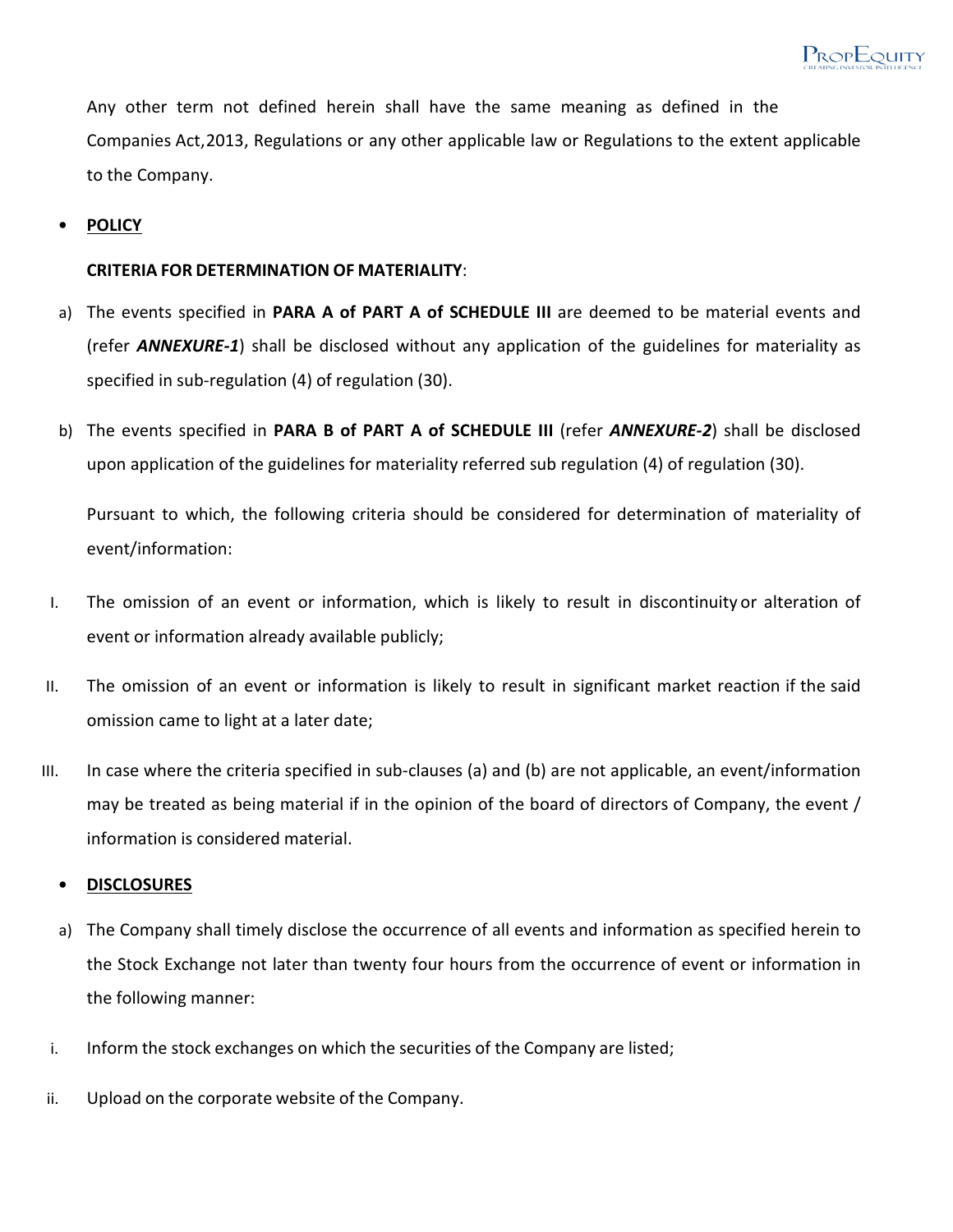

Provided that in case the disclosure is made after twenty-four (24) hours of occurrence of such event or information, the Company shall along with such disclosure(s) provide an explanation for the delay.

- b) The Company shall, with respect to disclosures referred to in the regulation, make disclosures updating material developments on a regular basis, till such time the event is resolved/closed, with relevant explanations;
- c) The Company shall disclose on its website all such events or information which has been disclosed to stock exchange(s) under the regulation, and such disclosure shall be hosted on the website of the Company for a minimum period of five years and thereafter as per the standards of the Company, as disclosed on its website;
- d) The Company shall provide specific and adequate reply to all queries raised by stock exchange(s) with respect to any events or information;
- e) The Company will on its own initiative also, confirm or deny any reported event or information to stock exchange(s), in case where an event occurs or an information is available with the Company, which has not been indicated in Para A or B of Part A of Schedule III, but which may have material effect on it.

# • **AUTHORIZATION TO ONE OR MORE KEY MANAGERIAL PERSONNEL FOR THE PURPOSE OF DETERMINING MATERIALITY OF AN EVENT OR INFORMATION AND FOR THE PURPOSE OF MAKING DISCLOSURES TO STOCK EXCHANGE(S) AS WELL AS ON THE COMPANY'S WEBSITE UNDER THE LISTING REGULATION.**

The Board of the Company has severally authorized Mr. Samir Jasuja, Managing Director and Ms. Chetna Mann, Company Secretary Cum Compliance Officer for the purpose of determining materiality of an event or information and making disclosures in that regard. The Contact details of aforesaid Key Managerial Persons are provided here under:

1) Mr. Samir Jasuja, Managing Director

## **E-mail: samir@propequity.in**

2) Ms. Chetna Mann, Company Secretary Cum Compliance Officer

**E-mail: chetna.mann@propequity.in**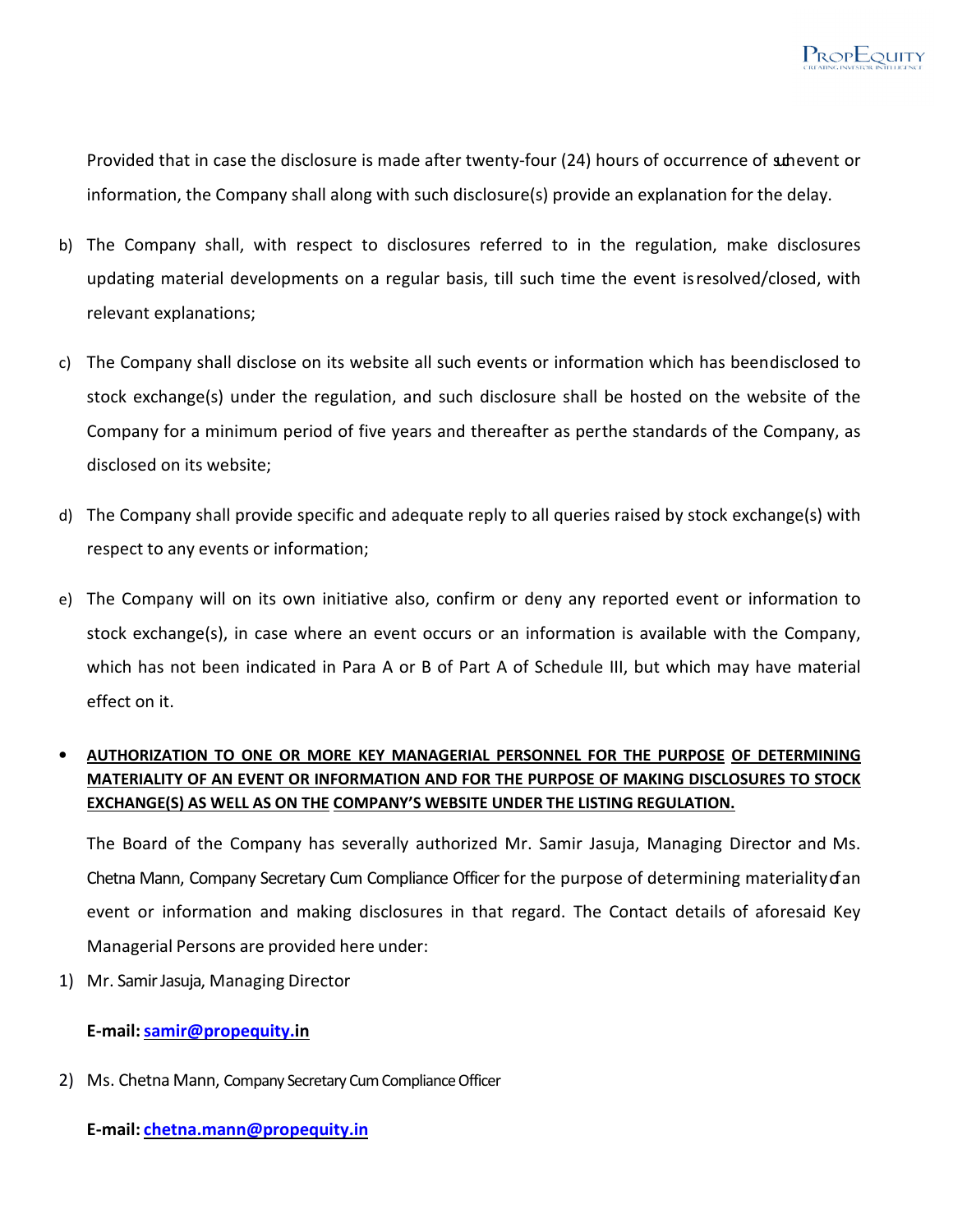

### • **COMMUNICATION OF THIS POLICY**

Communication of this Policy for all new Employees and Directors, a copy of this Policy shall be handed over as a part of the joining documentation, along with other policies. For all existing Employees and Directors, a copy of this Policy shall be handed over within one month of the adoption of this Policy by the Board of Directors of the Company. This Policy shall also be posted on the web-site of the Company.

### • **AMENDMENTS IN THE POLICY**

- a) The Board of Directors are authorized to make modifications/amendments to this policy in consonance to the provisions of Listing Regulation and any amendment thereto and the decision of the board in this respect shall be final and binding.
- b) Any subsequent amendment/modification in the Regulation and/or other applicable laws in this regard shall automatically apply to this policy.

### **ANNEXURE-1**

Disclosure of events and information as specified in Para A of Part A of Schedule III to the Listing Regulations.

- A. Events which shall be disclosed without any application of the guidelines for materiality as specified in sub-regulation (4) of regulation (30):
- 1. Acquisition(s) (including agreement to acquire), Scheme of Arrangement (amalgamation/ merger/ demerger/restructuring), or sale or disposal of any unit(s), division(s) or subsidiary of the Company or any other restructuring.
- 2. Issuance or forfeiture of securities, split or consolidation of shares, buyback of securities, any restriction on transferability of securities or alteration in terms or structure of existing securities including forfeiture, reissue of forfeited securities, alteration of calls, redemption of securities etc.
- 3. Revision in Rating(s).
- 4. Outcome of Meetings of Board of Directors. The Company shall disclose to the Exchange(s), within 30 minutes of the closure of any meeting held to consider the following: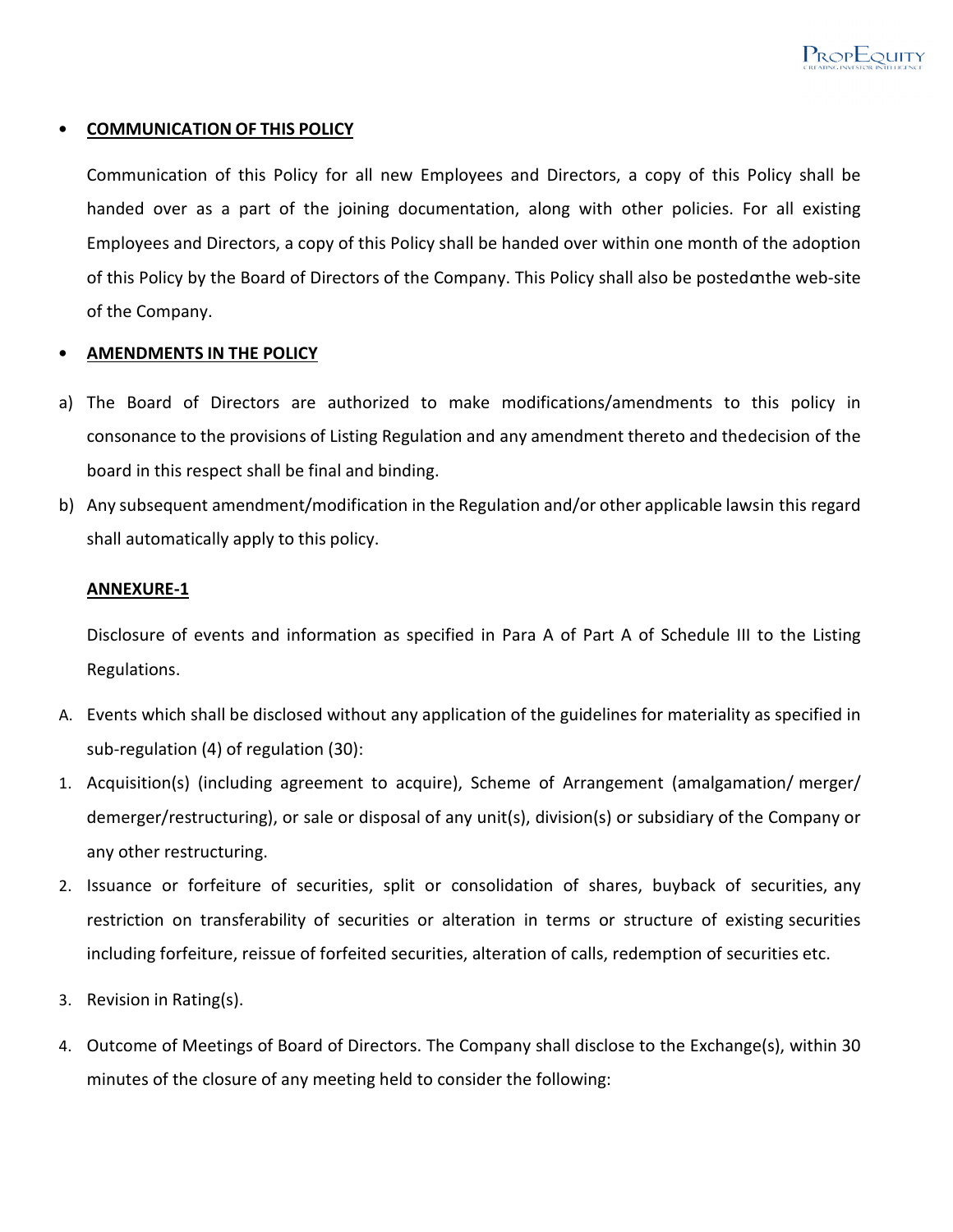- a) Dividends and/or cash bonuses recommended or declared or the decision to pass any dividend and the date on which dividend shall be paid/ dispatched;
- b) Any cancellation of a dividend with reasons therefore;
- c) The decision on buyback of securities;
- d) The decision with respect to fund raising proposed to be undertaken;
- e) Increase in capital by issue of bonus shares through capitalization of reserves including the date on which such bonus shares shall be credited/dispatched;
- f) Reissue of forfeited shares or securities, or the issue of shares or securities held in reserve for future issue or the creation in any form or manner of new shares or securities or any other rights, privileges or benefits which may be to subscribed to;
- g) Short particulars of any other alterations of capital, including calls;
- h) Financial results;
- i) Decision on voluntary delisting by the Company from stock exchange(s).
- 5. Agreements (viz. shareholder agreement(s), joint venture agreement(s), family settlement agreement(s) (to the extent that it impacts management and control of the Company), agreement(s)/treaty (ies)/contract(s) with media companies) which are binding and not in normal course of business, revision(s) or amendment(s) and termination(s) thereof.
- 6. Fraud/defaults by promoter or key managerial personnel or by Company or arrest of key managerial personnel or promoter.
- 7. Change in directors, key managerial personnel (Managing Director, Chief Executive Officer, Chief Financial Officer , Company Secretary etc.), Auditor and Compliance Officer.
- 8. Appointment or discontinuation of share transfer agent.
- 9. Corporate debt restructuring.
- 10. One time settlement with a bank.
- 11. Reference to BIFR and winding-up petition filed by any party / creditors.
- 12. Issuance of Notices, call letters, resolutions and circulars sent to shareholders, debenture holders or creditors or any class of them or advertised in the media by the Company.
- 13. Proceedings of Annual and extraordinary general meetings of the Company.
- 14. Amendments to memorandum and articles of association of Company, in brief.